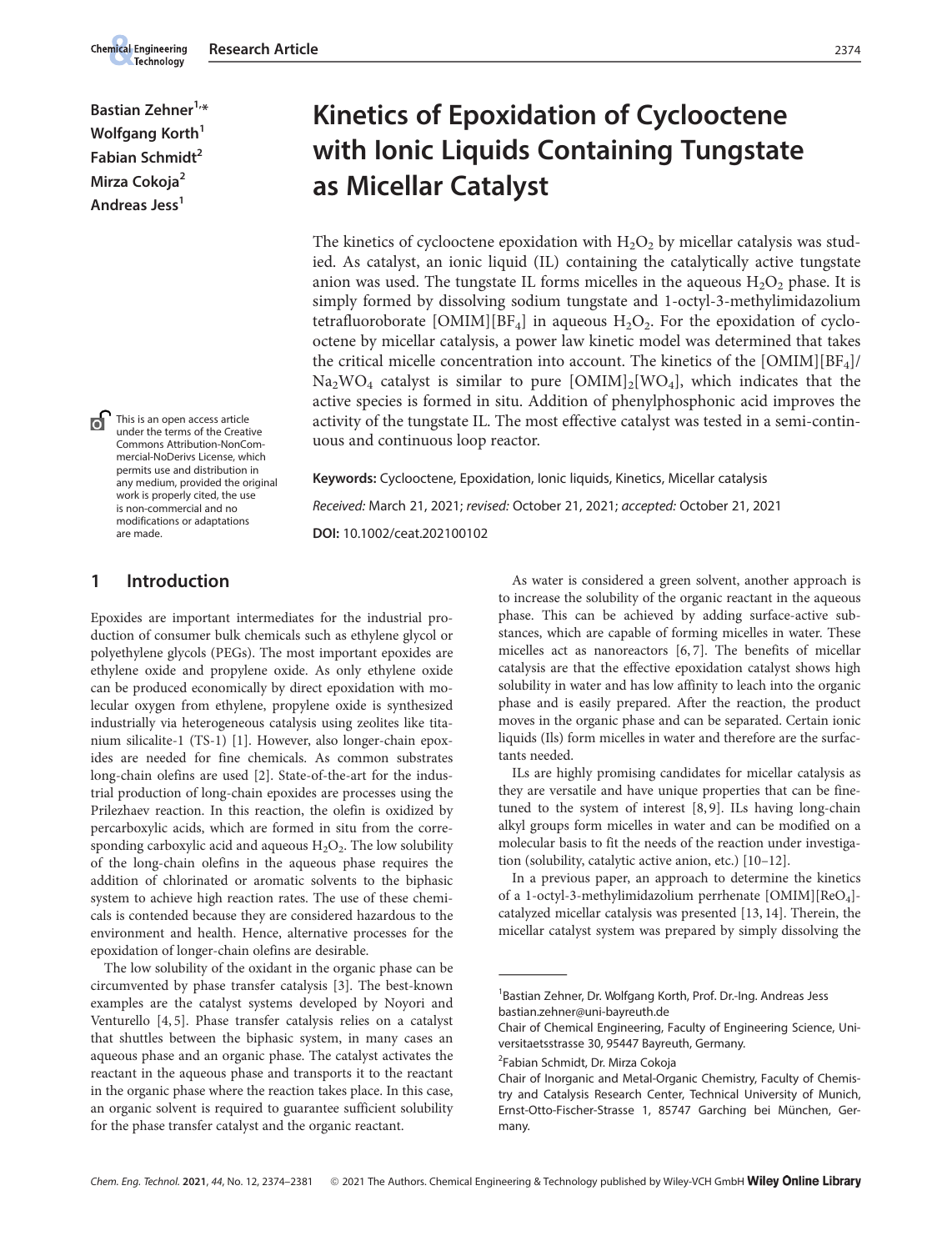IL [OMMIM][BF<sub>4</sub>] and NaReO<sub>4</sub> in aqueous  $H_2O_2$ , although both compounds separately are catalytically inactive in olefin epoxidation. By this procedure, the active  $[OMIM][ReO<sub>4</sub>]$  catalyst evolves and forms micelles facilitated by the tetrafluoroborate ionic liquid. This method avoids the laborious synthesis of pure [OMIM][ReO<sub>4</sub>].

As the tungstate anion is known as active species in the catalysis of epoxidation reactions, a tungstate IL micellar catalyst was prepared using the same protocol [15, 16]. This micellar catalyst showed improved activity. For the system 1-octyl-3 methylimidazolium tetrafluoroborate [OMMIM][BF4] and tungstate  $[WO<sub>4</sub>]<sup>2-</sup>$  the most active system with regard of cyclooctene (COE) epoxidation was screened, the kinetics were investigated, and the most active catalyst was tested in a continuous loop reactor.

## 2 Experimental

#### 2.1 Materials

The IL catalyst  $[OMIM]_2[WO_4]$  was synthesized according to a protocol as previously reported [17]. The ILs for in situ preparation of the catalyst [OMIM][BF4] and [OMIM] were purchased from IoLiTec-Ionic Liquids Technologies GmbH, Germany.  $Na<sub>2</sub>WO<sub>4</sub>$ ,  $H<sub>2</sub>WO<sub>4</sub>$ , COE (> 95%), and phenylphosphonic acid were obtained from AlfaAesar. Aqueous  $H_2O_2$  $(H<sub>2</sub>O<sub>2</sub> > 49$  wt%, as confirmed with permanganate titration) used in the experiments was delivered by VWR chemicals and produced in France. All chemicals named above were taken as received without further purification.

#### 2.2 Experimental Setup and Catalytic Experiments

All catalytic experiments were conducted at ambient pressure and at temperatures ranging from 30 to 70 °C. Batch experiments were carried out in a 10-mL cylindrical glass reactor with a septum for probe extraction and a reflux condenser cooled with water. The reactor was heated in an oil bath and the reaction mixture stirred with a magnetic stirrer. If not mentioned otherwise, the batch experiments were conducted with 2.8 mL (20 mmol) COE as organic phase; the molar composition of the 2.9 mL aqueous phase was 50 mmol  $H_2O_2$  (and consequently 96 mmol  $H_2O$ , 1 mmol of [OMIM][BF<sub>4</sub>], and 0.5 mmol of the catalytic active tungstate salt. The temperature was 70 °C and the stirring rate 1200 rpm. Before the COE was introduced, the aqueous phase was preheated to reaction temperature. The stirrer speed was set to 1200 rpm. To take samples, the stirring was stopped and the phases allowed to separate. Samples were dissolved in 1 mL heptane in a 1.5-mL glass vial. For the variation of the  $H_2O_2$  or COE concentration, the components were substituted by  $H_2O$  and cyclooctane, respectively.

For the continuous operation, a water-heated stainless-steel reactor equipped with static mixers (supplied by Fluitec) was used. A circular pump recirculated the aqueous phase within the reactor. The aqueous phase formed after leaving the reactor was recirculated back via a peristaltic pump. The COE was charged via an HPLC pump (Knauer 5-mL pump head). Before the experiments 250 g of aqueous phase was produced (molar ratio 50:1:0.5:1  $H_2O_2/[OMIM]^+/[WO4]^2$ <sup>-</sup>/PPA; PPA denotes phenylphosphonic acid) and transferred into the reactor and feed tank for the aqueous phase. After reaching the reaction temperature, the organic reactant was charged into the reactor using the HPLC pump. Thereby, the reaction was started. Because of the high volumetric flow rate of the aqueous phase the loop reactor can be regarded as a continuous stirred-tank reactor (CSTR) reactor.

#### 2.3 Evaluation of the Experiments

The conversion of COE was determined via analysis of the organic phase as only small amounts of reactant and product are present in the aqueous phase [18]. The samples were taken from the organic phase while the stirring was stopped. Because the amount of organic material solubilized in the aqueous phase is very low, it can be assumed that the composition in the organic phase represents the composition in the whole system. The samples were analyzed by a Bruker 450 gas chromatograph (GC) equipped with an Ultra 2 column (50 m, 0.32 mm,  $0.5 \,\mu$ m) and a flame ionization detector (FID). The reaction is highly selective and only cyclooctene oxide (COO) and no byproducts could be detected. Hence, the conversion  $X<sup>1</sup>$  was determined according to the following equation:

$$
X = \frac{n_{\text{COO}}}{n_{\text{COE}} + n_{\text{COO}}}
$$
\n<sup>(1)</sup>

In Eq. (1), the conversion of COE is calculated using the areas of the individual compounds as detected by GC. The reaction rate was calculated for the consumption of COE according to Eq. (2). For the reaction is biphasic, the reaction rate is expressed with regard to the volume of the aqueous phase, i.e., the phase where the reaction takes place:

$$
r = -\frac{1}{V_{\text{aq}}} \frac{\text{d}n_{\text{COE}}}{\text{d}t} \tag{2}
$$

# 3 Results and Discussion

## 3.1 Mass Transport Limitations in the Batch **Experiments**

For the intrinsic kinetic parameters, the influence of mass transport has to be excluded. In our epoxidation system, the transfer of the olefin from the organic into the aqueous catalyst phase may be strongly influenced by mass transport limitations. An experimental series was conducted with varying stirring rates of the magnetic stirring bar (molar ratio 50:1:0.5:1  $\rm H_2O_2/[OMIM]^+/Na_2WO_4/PPA;$  50 °C). The stirring rate ranged from 400 to 1600 rpm in steps of 200 rpm. With increasing tions. An express of H<sub>2</sub>O<sub>2</sub>/[OMIN]<br>
from 400 to<br>  $\frac{1}{2}$ <br>
from 400 to

<sup>1)</sup> List of symbols at the end of the paper.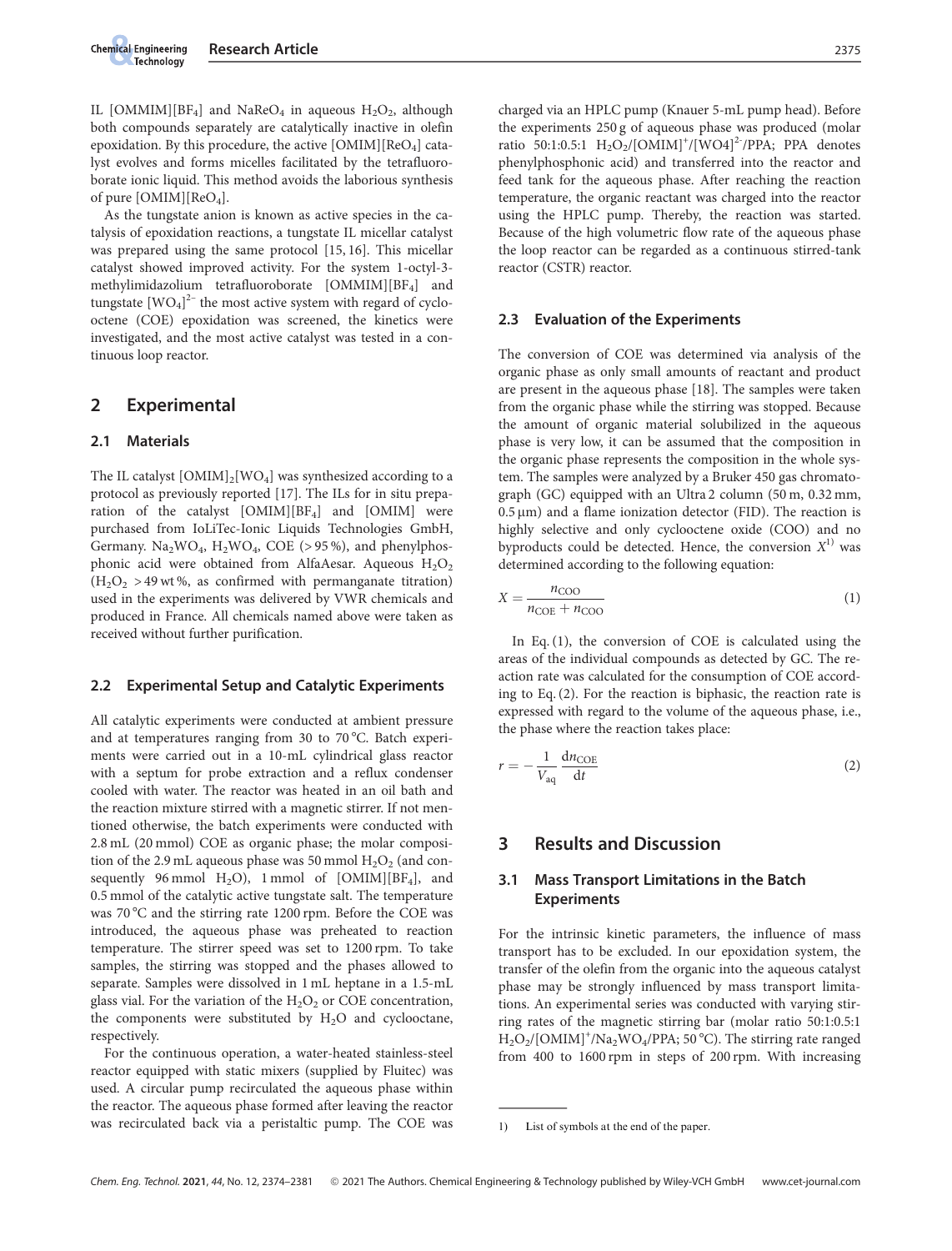stirring rate, the organic droplets in the emulsion were reduced in size, which led to a higher surface area between both phases. The data showed that the reaction rate increased at higher stirring rates and no homogeneous mixture was formed for stirring rates below 1000 rpm. At 1200 rpm the reaction mixture changed to a white emulsion and the reaction rate reached a maximum. Further increase of the stirring rate left the reaction rate unchanged. The higher stirring rate has no effect on the form or size of the micelles. Hence, mass transport limitations could be excluded.

#### 3.2 Solubility of the Reactant in the Aqueous Phase

In a biphasic reaction it is essential to know the concentration of the reactants in the phase where the reaction actually happens over time to get the kinetic parameters. Moreover, it is of interest to have information on the amount of the other organic compounds, i.e., product and organic solvent. In the biphasic reaction system described herein, the reaction occurs in the aqueous phase, and thus, the amount of organics and the composition of the organics in the catalyst phase are needed to gain information on the concentration of the reactant that is available for the epoxidation (see simplified scheme in Fig. 1).



Figure 1. Simplified scheme of cyclooctene epoxidation with the micelle-forming tungstate ILs in the aqueous phase with 50 wt %  $H_2O_2$ . During the reaction the solution is stirred.

In the case of micellar catalysis, this corresponds to the amount of olefin embedded in the micelles present in the aqueous phase, at any given time of reaction. In addition, it is necessary to know if the micelles contain every component of the reaction in equal parts in solution, i.e., olefin and  $H_2O_2$ . For the solubility of the organic phase the solubility coefficient was calculated by Eq. (3):

$$
K_{\text{solv}} = \frac{n_{\text{COE}}}{n_{\text{IL}}} = \frac{n_{\text{COE,micelles}} + n_{\text{COE,H2O2}}}{n_{\text{IL}} - n_{\text{cmc,IL}}(T)}
$$
(3)

The so-called critical micelle concentration  $(cmc<sub>U</sub>)$  is the minimal IL concentration, at which micelles are formed. As the solubility of COE in aqueous  $H_2O_2$  is very low, the term  $c_{\text{COE,H2O2}}$  can be neglected and Eq. (3) reduces to Eq. (4):

$$
K_{\text{solv}} = \frac{n_{\text{COE},\text{micelles}}}{n_{\text{IL}} - n_{\text{cmc},\text{IL}}(T)}
$$
(4)

The concentration of COE in the aqueous phase during epoxidation was determined by GC. Before GC analysis the COE was extracted from the aqueous phase with heptane. Cyclohexene served as standard. For  $K_{\text{solv}}$  a value of 0.12 was obtained for  $OMIMBF<sub>4</sub>$  at 70 °C. As illustrated in Fig. 2, the olefin concentration in the micelles (that is in the aqueous phase) remains constant with changing composition of the organic phase until COO made up a molar fraction of 0.7 in the organic phase. This indicates that the micelles selectively take up the olefin and release the epoxide into the organic phase. At epoxide concentrations above a molar fraction of 0.7, the solubility of [OMIM][BF<sub>4</sub>] and therefore the tungstate catalyst associated with it increases in the organic phase, which lowers the ability of the IL to dissolve the olefin (here COE) in the aqueous phase.



Figure 2. Solubility of cyclooctene in 17 mol  $L^{-1}$  hydrogen peroxide at 70 °C with 350 mmol  $L^{-1}$  [OMIM]BF<sub>4</sub> at various degrees of molar fractions of the corresponding epoxide cyclooctenoxide. The dashed line indicates the trend.

#### 3.3 Screening of the Tungstate Catalyst for Micellar Epoxidation

In our previous work [14], we have reported that sodium tungstate with [OMIM]Cl is a promising catalytic system for the epoxidation of COE using aqueous  $H_2O_2$  in a biphasic micellar setup. The screening was focused on the structure-reactivity relationship of the alkyl chain length at the imidazolium cation and the IL counteranion. First, the surface-active ILs [OMIM]X  $(X = CI^{-}, [BF_4]^{-})$  of the previous work were catalytically tested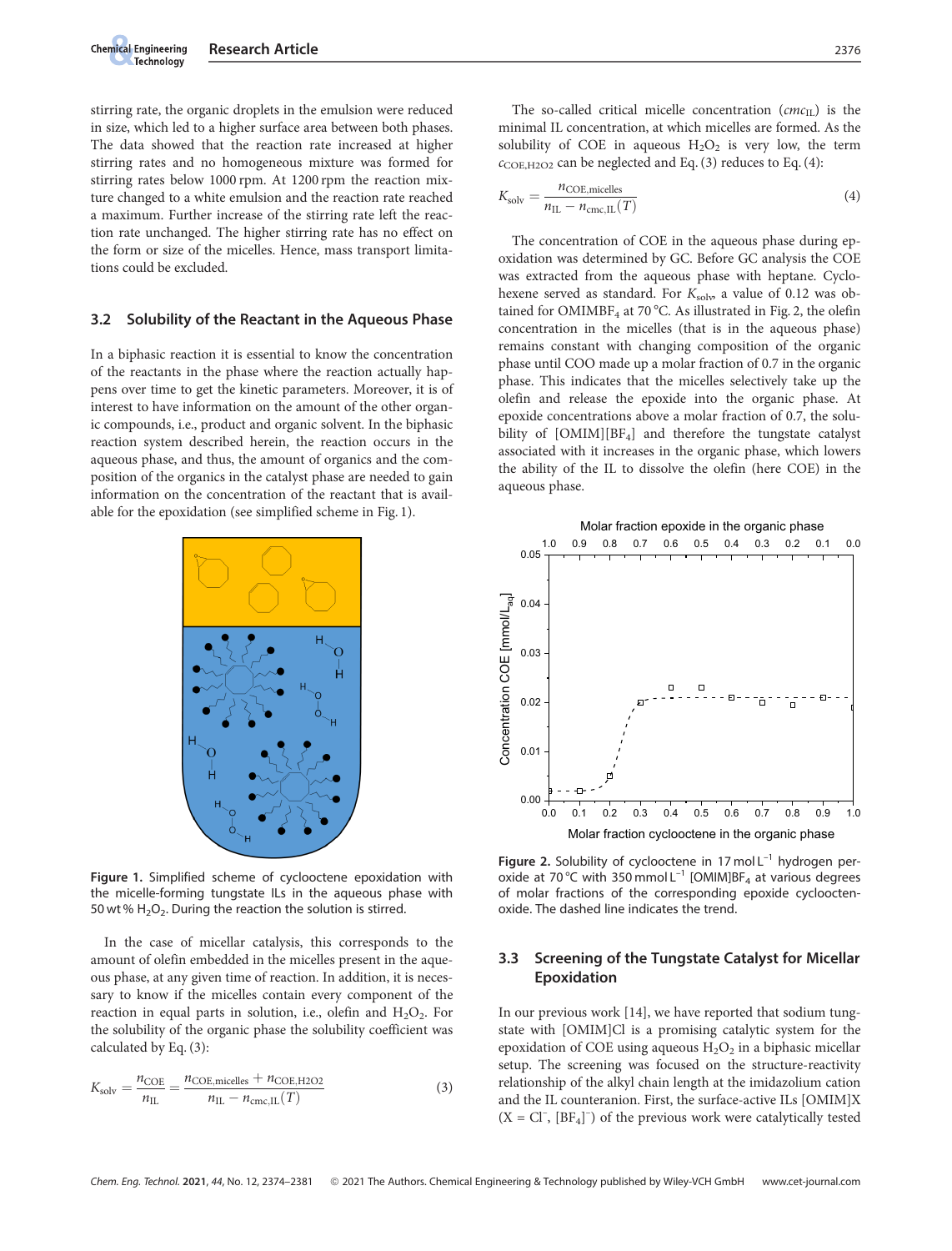with soluble tungstate salts (Na<sub>2</sub>WO<sub>4</sub>, K<sub>2</sub>WO<sub>4</sub>) and tungstic acid  $H_2WO_4$ . Experiments were conducted at 70 °C in a Schlenk-like glass vessel with a volume of  $10 \text{ cm}^3$ . Then the stirring speed was set to 1200 rpm eliminating mass transfer limitations. The experiments were evaluated concerning reaction rate and  $H_2O_2$  stability. The concentration of the IL was 350 mmol  $L^{-1}$  and of the tungstate salt 175 mmol  $L^{-1}$ , respectively.

The data of selected batch experiments of the screening are presented in Fig. 3. The micellar catalytic systems of [OMIM]Cl or  $[OMIM][BF<sub>4</sub>]$  with  $Na<sub>2</sub>WO<sub>4</sub>$  showed initially similar reaction rates as the more acidic catalytic system with tungstate acid, but a rapid decomposition of  $H_2O_2$  in the aqueous phase is observed. In the experiments  $H_2O_2$  was present in a great excess, but only 27 % and 44 % of the COE was converted to the epoxide, because the residual  $H_2O_2$  was completely decomposed to oxygen and water. Replacing  $Na<sub>2</sub>WO<sub>4</sub>$  by  $H<sub>2</sub>WO<sub>4</sub>$  resulted in the case of [OMIM]Cl in a similar initial rate with a higher stability of the  $H_2O_2$  and thus a higher conversion of COE of up to 80%. In the case of  $[OMIM][BF<sub>4</sub>]/H<sub>2</sub>WO<sub>4</sub> com$ plete conversion was quickly obtained with little decomposition of  $H_2O_2$ , but the selectivity to the epoxide was considerably lower (< 70 %) in comparison to the other catalyst/IL systems. A 1:1 mixture of the sodium salt and tungstatic acid yielded good reaction rates, low decomposition of  $H_2O_2$ , a selectivity of over 99 %, and complete conversion of COE after about 300 min. This in agreement with our previous results that chloride inhibits the epoxidation [14].



Figure 3. Screening for the best mixture of  $[OMIM][BF<sub>4</sub>]$  and [OMIM]Cl and tungstate salts in batch experiments. Concentration of IL 350 mmol  $L^{-1}$ , tungstate salt 175 mmol  $L^{-1}$ , respectively;  $T = 70 \degree C$ ,  $H_2O_2$  concentration 17 mol L<sup>-1</sup>, stirring rate  $1200 \text{ min}^{-1}$ .

As seen in Fig. 3, the presence of Cl<sup>-</sup> ions leads to a lower reaction rate (comparison of [OMIM]Cl and  $[OMIM][BF<sub>4</sub>]$ with  $H_2WO_4$ ). These results were confirmed by adding NaCl to the more active systems; the sodium chloride inhibited the reaction rate (Fig. 4). This can be explained by the lower pH value of the aqueous solution with the tungstate acid catalyst. It is known that the pH value is highly important for the stability



Figure 4. Influence of different anions on the reaction rate of the epoxidation of cyclooctene. Concentration of IL 350 mmol  $L^{-1}$ , tungstate salt 175 mmol L<sup>-1</sup>, respectively;  $T = 70$  °C, H<sub>2</sub>O<sub>2</sub> concentration 17 mol  $L^{-1}$ , stirring rate 1200 min<sup>-1</sup>.

of epoxides. If the pH value is too low, acid-catalyzed ring opening can occur resulting in diol formation. It was also observed that adding NaCl to the  $[OMIM][BF<sub>4</sub>]/H<sub>2</sub>WO<sub>4</sub>$  system resulted in similar reaction rates and stability of  $H_2O_2$  than the [OMIM]Cl/H2WO4 system (Fig. 4). The best micellar catalyst/ IL system is a mixture of  $Na<sub>2</sub>WO<sub>4</sub>$  and  $H<sub>2</sub>WO<sub>4</sub>$  in equimolar fractions and  $[OMIM][BF<sub>4</sub>]$  as IL.

#### 3.4 Kinetics of Cyclooctene Epoxidation

For the kinetic model a simple power law equation was used. Because the concentration of the tungstate catalyst was held constant at  $350$  mmol  $L^{-1}$  in all kinetic experiments, it was united with the "true" kinetic constant  $k'$  to an overall rate constant k:

$$
r_{\rm COE} = k' c_{\rm WO_i^{2-}} c_{\rm H2O2}^a c_{\rm COE,aq}^b = k c_{\rm H2O2}^a c_{\rm COE,aq}^b \tag{5}
$$

The reaction order of  $H_2O_2$  was determined by a variation of the concentration of  $H_2O_2$  (dilution of the 50 wt %  $H_2O_2$  with demineralized water). The volume of the aquatic phase was thereby kept constant. The catalyst concentration was 175 mmol  $L^{-1}$  (corresponding to 0.175 mmol  $L^{-1}$  Na<sub>2</sub>WO<sub>4</sub>/  $\rm H_2WO_4$  and  $\rm 350\,mmol\,L^{-1}$  [OMIM][BF<sub>4</sub>]). Fig. 5 depicts that the reaction is of first order with regard to  $H_2O_2$ , which is in contrast to a second order in the perrhenate-catalyzed epoxidation. Obviously, the reaction pathways are different. Perrhenate activates  $H_2O_2$  via an outer-sphere mechanism, i.e., activation of  $H_2O_2$  without influence of metal atom in the center. For this mechanism two  $H_2O_2$  molecules are needed, explaining the second order. The first order for  $H_2O_2$  in case of tungstate indicates an inner sphere mechanism.

To determine the reaction order of COE, a gradual substitution of COE by cyclooctane (COA) was conducted. COA is very similar in structure and size, and thus, it can be assumed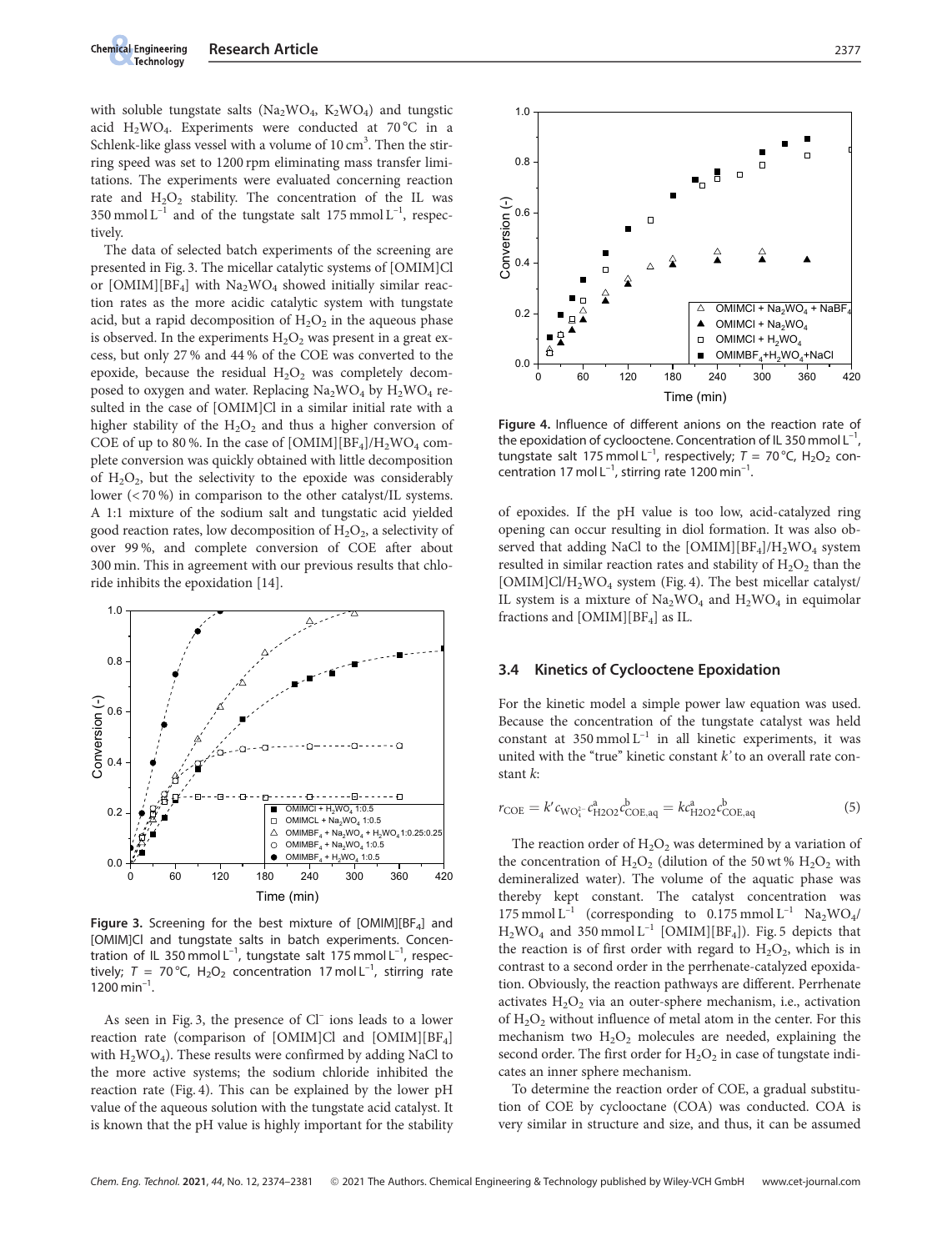

Figure 5. Determination of the reaction order of hydrogen peroxide through variation of the  $H_2O_2$  concentration in the aqueous phase, the slope determines the order. Concentration of IL 350 mmol  $L^{-1}$ , tungstate salt 175 mmol  $L^{-1}$ , respectively;  $T = 70 \degree C$ , H<sub>2</sub>O<sub>2</sub> concentration 17 mol L<sup>-1</sup>.

that both are identically embedded in the micelles. The volume of the organic phase was held constant. The experiments were conducted at 70 °C, the concentration of the in situ formed active IL  $[OMIM]_2[WO_4]$  was 175 mmol  $L^{-1}$ . Fig. 6 illustrates that the epoxidation reaction is of first order with regard to COE. However, the conversion curve obtained in the screening experiments indicates that the (apparent) reaction order is rather zero, at least up to 70 % conversion of COE (constant slope of conversion versus time, see Fig. 3).

Furthermore, the influence of the product concentration was investigated. COO in the organic phase has no influence on the



Figure 6. Influence of the dilution of the organic phase with cyclooctane or epoxide on the reaction rate of the epoxidation; Concentration of IL 350 mmol  $L^{-1}$ , tungstate salt 175 mmol  $L^{-1}$ , respectively;  $T = 70 \degree C$ ,  $H_2O_2$  concentration 17 mol L<sup>-1</sup>, stirring rate 1200 min<sup>-1</sup>.

rate until the concentration of the reactant in the organic phase gets below the maximum uptake of organic reactant of the micelles (Fig. 6). After this point the rate drops due to the declining concentration of reactant in the aqueous phase. This confirms the results shown in Fig. 2: the olefin is preferably solved by the micelles, which leads to a constant COE content in the aqueous phase and a constant composition of the organic phase solubilized by the micelles until the fraction of COE in the organic phase gets very low  $(< 0.3)$ . Due to the not changing organic composition solubilized in the aqueous phase, the reaction rate does not change until a high conversion of more than about 70% is reached (Fig. 3, [OMIM][BF<sub>4</sub>] with  $Na_2WO_4/$ H2WO4) despite of the lower concentration of COE in the whole system. This leads to an apparent zero-order reaction even though the measurements with COA addition confirm that the reaction is intrinsically first order with regard to COE.

The activation energy was determined by temperature variation in the range of 30–90 °C. The experiments were conducted with a similar catalyst composition as during  $H_2O_2$  concentration variation. However, the IL concentration had to be corrected with the cmc value. A part of the IL is not participating in micelle formation; this concentration is called critical micelle concentration, cmc. As displayed in Fig. 7, at IL concentrations below the cmc no micelles are formed and the reaction rate is very low due to the low solubility of COE. Above the cmc, micelles are formed and the solubility and in turn also the reaction rate increase strongly and linearly.



Figure 7. Reaction rate versus IL concentration. Below the critical micelle concentration (here about 110 mmol  $L^{-1}$ ) the rate is very low due to the low solubility of COE in the aqueous phase (no micelles). Above the cmc, the solubility increases with rising IL concentration. Concentration of OMIMBF<sub>4</sub> 0–350 mmol L<sup>-1</sup> tungstate salt 175 mmol L<sup>-1</sup>, respectively;  $T = 70$  °C, H<sub>2</sub>O<sub>2</sub> concentration 17 mol  $L^{-1}$ , stirring rate 1200 min<sup>-1</sup>.

The cmc is dependent on the surfactant, solvent, and temperature as already measured in our previous work [19]. Because the amount of IL before micelles are formed does not participate in the reaction and the cmc is a temperature-dependent value, the concentration of the IL was adapted in the temperature variation.

$$
c_{\text{IL,cat}}(T) = c_{\text{IL}} - cmc_{\text{IL}}(T) \tag{6}
$$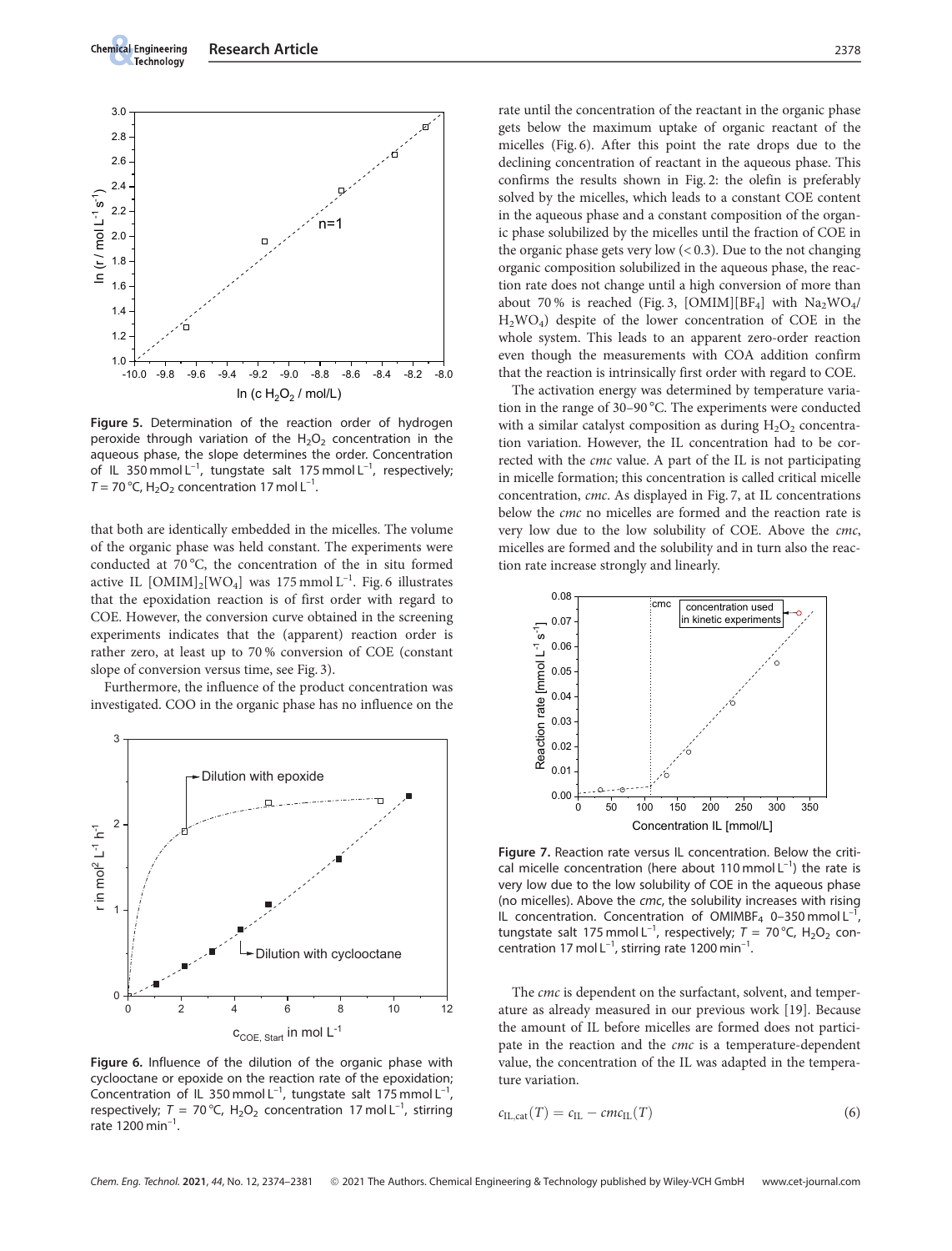The activation energy and the pre-exponential factor were calculated by the Arrhenius equation:

$$
ln k = ln k_0 - \frac{Ea}{RT}
$$
\n(7)

The activation energy is  $49 \text{ kJ} \text{ mol}^{-1}$  ( $k_{\text{o}} = 8000 \text{ L} \text{ mol}^{-1} \text{s}^{-1}$ ), which is in agreement with literature data [1, 20, 21].

The kinetic data were applied to a Matlab model for a batch reactor. It was thereby assumed that the concentration of COE in the aqueous phase is constant (see Fig. 2) until less COE is present in the organic phase than needed to fill the micelles in the aqueous phase. So, in the initial phase of epoxidation, typically until a conversion of about 70 % is reached, the concentration of the remaining COE in the organic phase is given by Eq. (8):

$$
c_{\text{COE},\text{aq}}(T) = K_{\text{solv}}(c_{\text{IL}} - \text{cmc}(T))
$$
\n(8)

If there is less COE in the organic phase than needed for the micelles, the concentration is given by:

$$
c_{\text{COE,aq}} = \frac{n_{\text{COE,organic phase}}}{V_{\text{aq}}}
$$
\n(9)

The change of concentration of  $H_2O_2$  was calculated based on the assumption that  $H_2O_2$  is only consumed by epoxidation and not by decomposition, which is negligible in the glass reactors. Fig. 8 demonstrates that the model describes the experiments very well.

#### 3.5 Improving the Reaction Rate of Epoxidation by Addition of Phenylphosphonic Acid

Noyori et al. [4] reported that the addition of phenylphosphonic acid (PPA) accelerates the rate of epoxidation in phase transfer catalysis without affecting the selectivity of the reaction. Thus, PPA was added to the micellar catalytic system. With the mixture of the tungstate salts  $Na<sub>2</sub>WO<sub>4</sub>$  and  $H<sub>2</sub>WO<sub>4</sub>$ for the in situ formation of the catalytic active IL, the reaction rate was strongly improved, but on the expense of epoxide selectivity because of the low pH value of the aqueous phase due to PPA. To prevent the selectivity loss, the catalyst salt was changed from a mixture of  $Na_2WO_4/H_2WO_4$  to only  $Na_2WO_4$ . The best molar ratio of PPA to tungstate anion determined in the screening experiments was 2:1; a further increase of the PPA concentration showed no effect on the reaction rate.

Fortunately, PPA did not influence the stability of  $H_2O_2$  and a selectivity of  $H_2O_2$  towards the epoxidation was determined to 93 %. Further experiments led to the conclusion that PPA neither does not act as phase transfer agent nor does it change the solubility of the organic reactant in the aqueous phase. CryoTEM pictures confirmed that the micellar structure was not altered by this additive [17]. Surface tension measurements also approved that PPA had no influence on the cmc. Moreover, the proposed [OMIM]BF<sub>4</sub> + Na<sub>2</sub>WO<sub>4</sub>/PPA catalytic system showed the same kinetics as the pure  $[OMIM]_2WO_4 IL$ with PPA.

For this new catalytic system, the parameters of the power law kinetics needed to be re-evaluated. The reaction orders of COE and  $H_2O_2$  did not change. This indicates a mechanism similar to the micellar catalyst without PPA, but the reactive tungstate species changes, as we reported previously [17]. However, the activation energy was lower  $(42 \text{ kJ mol}^{-1})$ , resulting in a considerably higher rate constant, i.e.,  $0.006$  L mol<sup>-1</sup>s<sup>-1</sup> at 40 °C compared to only 0.000045 L mol<sup>-1</sup>s<sup>-1</sup> without PPA addition.

#### 3.6 Applying Micellar Catalysis for Cyclooctene Epoxidation in a Continuous Reactor

With regard to a technical application, the developed catalyst was tested in a continuous setup with a loop reactor. Due to the high circulation rate and the slow separation of the two



Figure 8. Comparison of the experimental data (squares) with the model (dotted line). Conversion over reaction time in a batch experiment. Temperature 70 °C; H<sub>2</sub>O<sub>2</sub> concentration 17 mol L<sup>-1</sup>; concentration [OMIM][BF<sub>4</sub>] 350 mmol L<sup>-1</sup>; concentration Na<sub>2</sub>WO<sub>4</sub>+H<sub>2</sub>WO<sub>4</sub> (1:1) 175 mmol  $L^{-1}$  (left); parity plot of the data used for the determination of the kinetics (right).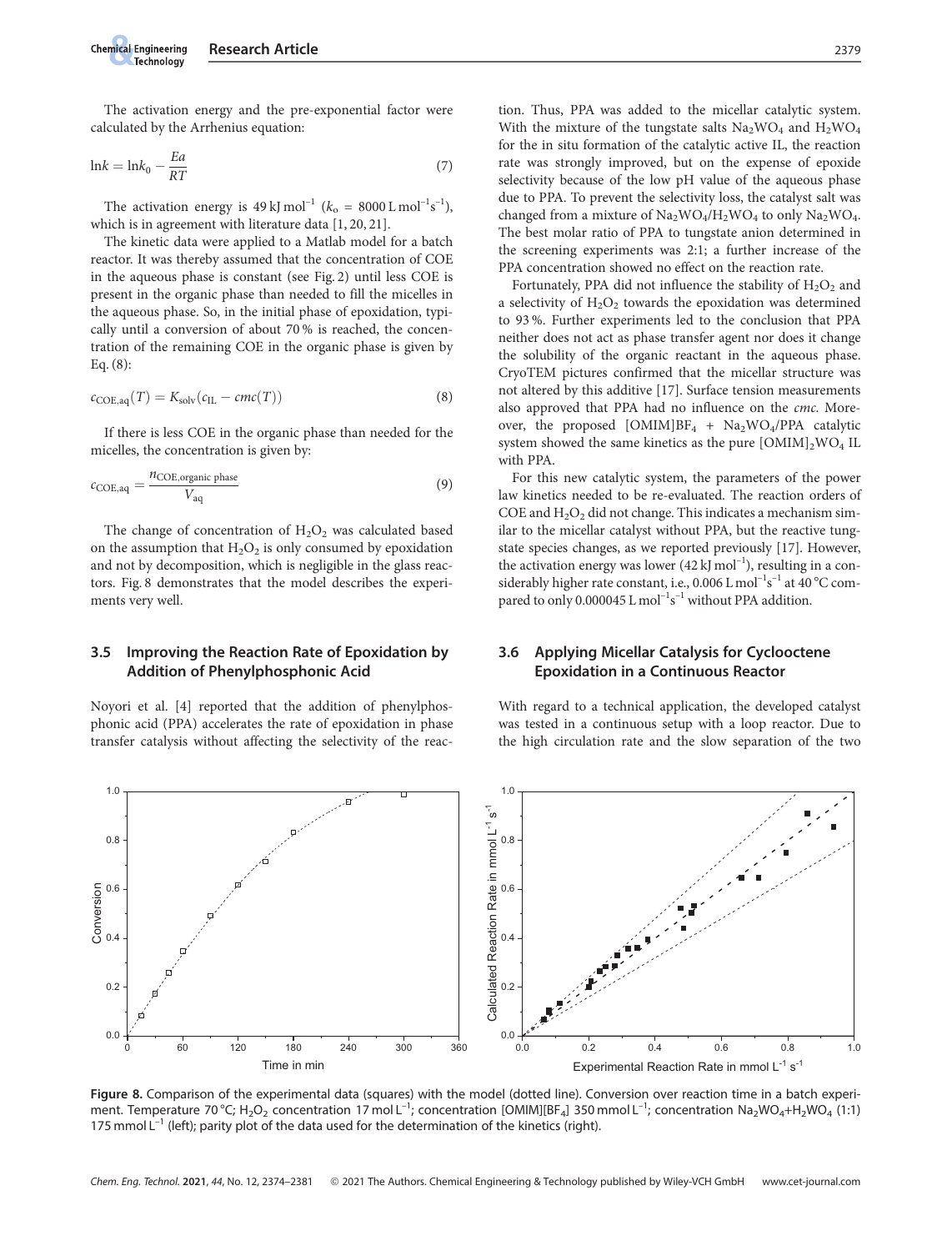phases, an external separator was used. The loop reactor can be regarded as a CSTR, which was confirmed by the measurement of the residence time distribution, being very close to an ideal CSTR. The  $H_2O_2$  in the solution demanded an inert reactor material in terms of decomposition of  $H_2O_2$ , and the reactor also had to be resistant to corrosion caused by  $H_2O_2$ . The best materials in terms of these demands, costs, and applicability are glass and stainless steel (1.4404). The reactor and the static mixers were made of stainless steel, the separator was made of glass.

For circulation, a rotary pump was used with a corrosionfree pump head. Here, an HPLC pump was chosen for dosing the organic phase; for the aqueous phase, a hose pump was used. As micellar agent and catalyst for the continuous experiments the IL  $[OMIM]_2[WO_4]$  with the additive phenylphosphonic acid (molar ratio 1:2) was taken, as this is the most active micellar catalyst with regard to epoxidation and a low activity towards  $H_2O_2$  decomposition. However, prior to the epoxidation experiments, it was again tested that the  $H_2O_2$  in the aqueous phase did not decompose significantly in the reactor at reaction conditions (max.  $60^{\circ}$ C). The concentration of  $H<sub>2</sub>O<sub>2</sub>$  in the aqueous phase only decreased by 10 % in 120 min, which can be regarded as acceptable. For comparison with the continuous epoxidation experiments, a Matlab model of the CSTR was developed and the kinetic data given in Sect. 3.5 were used.

Fig. 9 presents the experimental and simulated data of the continuous epoxidation of COE with the CSTR setup. At 60 °C, a conversion of more than 80 % was reached, which was constant over 2 h. The slight decline in conversion is due to the decreasing  $H_2O_2$  concentration in the aqueous phase upon consumption by decomposition and epoxidation. The feed rate of the aqueous phase was 10 mL min<sup>-1</sup> to replenish the  $H_2O_2$  in the reactor. The organic phase feed rate was 1 mL min<sup>-1</sup>. The selectivity of  $H_2O_2$  to epoxidation was 92%, the residual  $H_2O_2$ decomposed due to temperature and contact with the reactor



Figure 9. Conversion rate in a continuous experiment at 60  $^{\circ}$ C with the  $[OMIM]_2WO_4$  catalyst and the additive PPA. Concentration of  $OMIM_2WO_4$  175 mmol L<sup>-1</sup>, PPA 350 mmol L<sup>-1</sup>, H<sub>2</sub>O<sub>2</sub> 17 mol  $L^{-1}$ , volume flow of reactant 1 mL min<sup>-1</sup>, volume flow of aqueous phase 10 mL min<sup>-1</sup>. Recirculation rate 1200 min<sup>-1</sup>.

surface. The selectivity to the epoxide turned out to be greater than 99 %. The kinetic model of the CSTR describes the experimental data very accurately.

# 4 Conclusion

The epoxidation of COE was conducted with tungstate in micellar catalysis. It was demonstrated that the IL  $[OMIM]_2[WO_4]$  shows similar reaction rates and selectivity as the mixture of  $[OMIM][BF_4]$  and  $Na_2WO_4$ . The  $[OMIM][BF_4]$ tungstate system could be strongly improved by using a mixture of  $H_2WO_4$  and  $Na_2WO_4$  as catalyst. The addition of PPA to the aqueous phase improved the reaction rate considerably without a negative effect on selectivity and stability of  $H_2O_2$ . The kinetics of the epoxidation was determined with and without the additive. The kinetic data suggest that the reaction mechanism is altered by the additive by changing the active species. The kinetic data was used to model a CSTR for the continuous epoxidation of COE with good agreement with the experiments.

## Acknowledgment

The authors thank the Deutsche Forschungsgemeinschaft (DFG) for the financial support of this cooperative project (Je 257/24-1 and Co 1543/1-1).

The authors have declared no conflict of interest.

# Symbols used

| $c_i$             | $[{\rm mol~L^{-1}}]$                                     | concentration of compound i          |
|-------------------|----------------------------------------------------------|--------------------------------------|
| cmc               | $ - $                                                    | critical micelle concentration       |
| k                 | $[L \text{ mol}^{-1} \text{s}^{-1}]$                     | reaction rate constant with catalyst |
|                   |                                                          | concentration                        |
| $k^{\prime}$      | $[L^{2}mol^{-2}s^{-1}]$                                  | reaction rate constant               |
| $k_0$             | $[L \text{ mol}^{-1} \text{s}^{-1}]$                     | pre-exponential factor               |
| $K_{\text{Solv}}$ | $ - $                                                    | solubility constant                  |
| $n_i$             | $\lfloor$ mol $\rfloor$                                  | molar amount of compound i           |
| r                 | $\left[\text{mol} \, \text{L}^{-1} \text{s}^{-1}\right]$ | reaction rate                        |
| t                 | [h]                                                      | time                                 |
| T                 | [K]                                                      | temperature                          |
| V                 | [L]                                                      | volume                               |
| X                 | $[-]$                                                    | conversion                           |
|                   |                                                          |                                      |
| Subscripts        |                                                          |                                      |
| aσ                | aqueous phase                                            |                                      |

| ay | aqueous pii  |
|----|--------------|
| IL | ionic liquid |

**Abbreviations** 

| COA  | cyclooctane                            |
|------|----------------------------------------|
| COE  | cyclooctene                            |
| COO  | cyclooctane oxide                      |
| CSTR | continuous stirred-tank reactor        |
| HPLC | high-performance liquid chromatography |
|      |                                        |